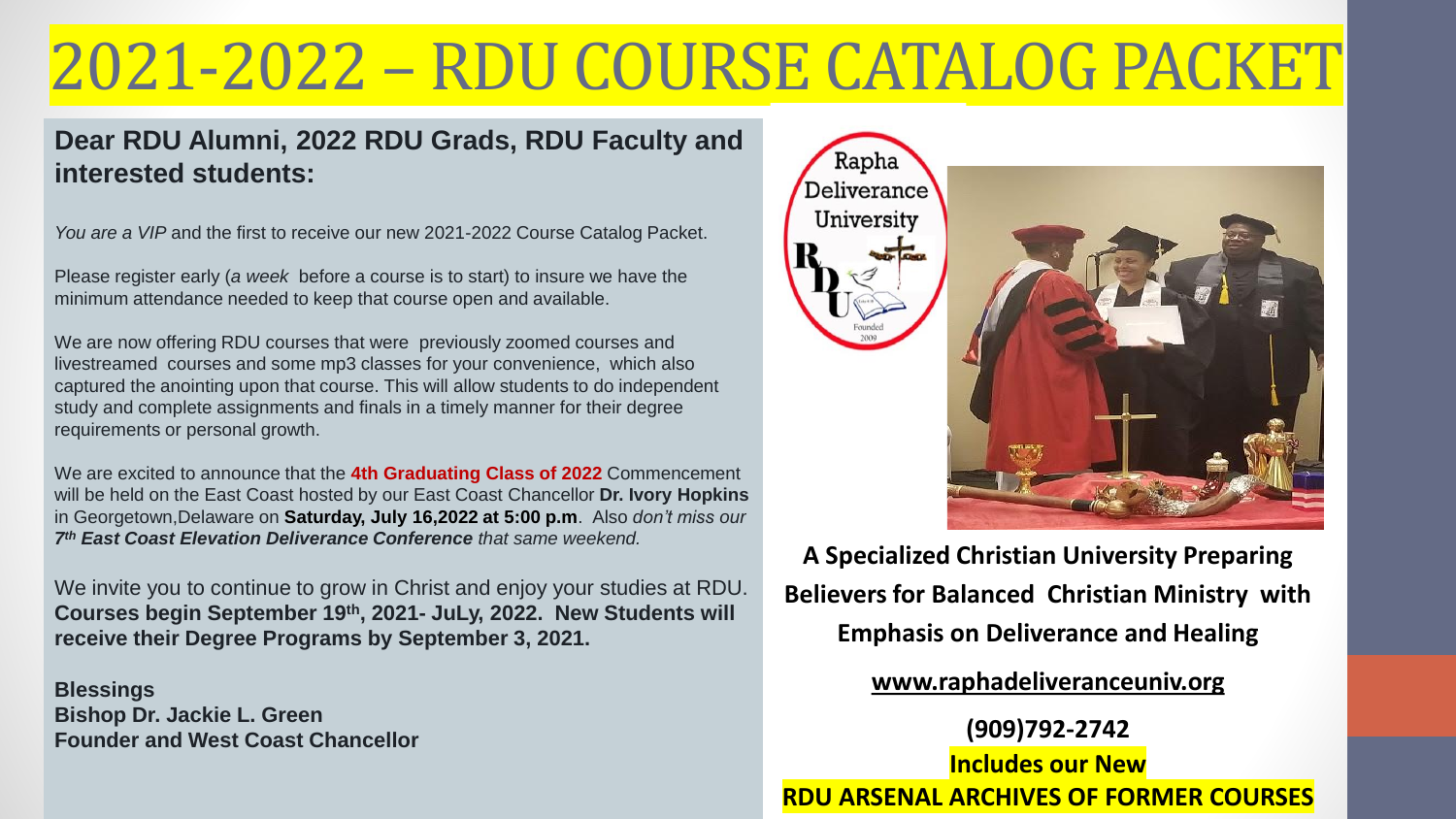## RDU 2021-2022 Courses

### Registration Form

Universitv



- **Pay on RDU Pay Pal-raphadeliveranceuniv.org or mail registration to: RDU, 420 East Stuart Avenue, Redlands, CA 92374**
	- **Scan and Return this form to [jackiegreenvanguard@yahoo.com](mailto:jackiegreenvanguard@yahoo.com) and send payment to raphadeliveeranceuniv.org- Click on donate button and send payment.**
	- **\*Note: ALL COURSES WILL BE ON ZOOM EXCEPT FOR WED 7pm COURSES ON LIVE STREAM.**
		- **To get the link for Live stream, student will need a gmail.com account to access it.**
	- **STUDENTS WILL NEED TO REGISTER WITH \$75.00 for each course, BEFORE YOU WILL GET THE ZOOM Link unless you are a full time student on a RDU payment plan.**
		- **A textbook list will be emailed to you once you are officially registered.**
		- **Course Syllabus is included with registration which will be sent in pdf to your email.**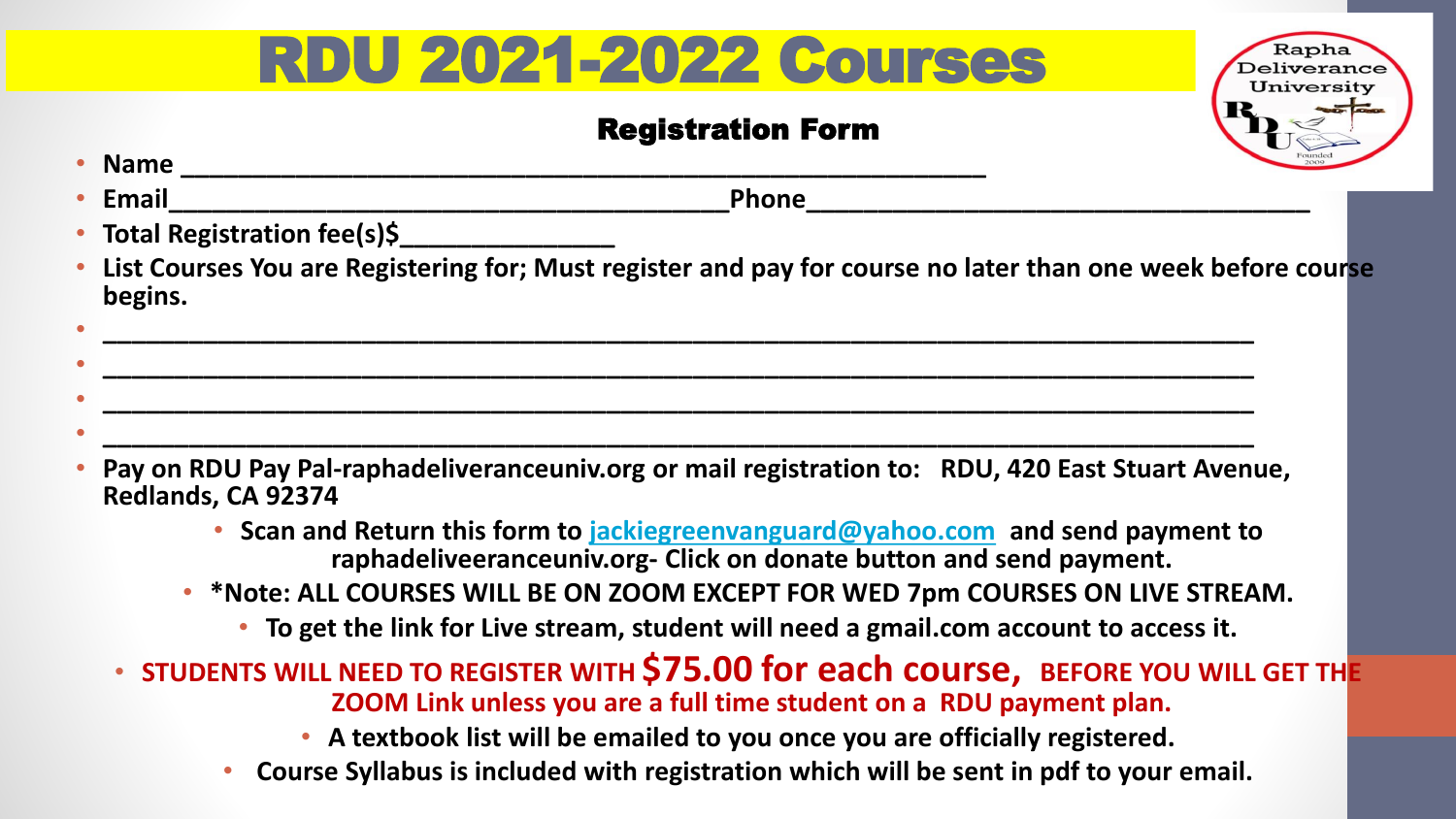## A Glimpse at FALL 2021 RDU

Rapha Deliverance University

3.0 Units Earned Per Course

### 2021 ZOOM Fall SEPTEMBER - DECEMBER

**Courses Held on Sundays: Starts Sunday Sept. 19, 26, Oct 10, 17, 24, 31,**

**New Age, Occult, Witchcraft: ZOOM Time: 2:00-4:00 p.m.-Instructor –Bishop Dr. Jackie L. Green-6 Weeks World Religions - ZOOM- Time 4:30 to 6:30p.m.- Teacher- Instructor-Apostle Gloria Broadous-6 Weeks Preaching 101- Zoom (Intensives 4 hr) Sun., November 2nd – 2-6pm /Preaching 102- Sun. Nov. 14th-2-6pm Course Held on Wednesday – 5:00p.m.-7pm- Zoom-**

**Spiritual Formation and Discipleship (Nov. 3,17,24, Dec. 1,8, 15)-Instructor- Bishop Dr. Jackie Green-6 Weeks Occult Gender Warfare (Ministry to the Gay Community) Live Stream (SBCR) 7pm-9pm- Bishop Green- 8 Weeks Dates: November 3,17,24, Dec. 1,8,15,22,29th**

Deliverance from Addictions- ZOOM- 6:00 to 8pm- Apostle Char Nixon,-6 Wks (Oct. 12, 19, 26, Nov 2, 8, 16) **Courses Held on Tuesday- Starts September- ZOOM-Gospel of Mark (Dates: Sept 21,28,Oct 12,19, 26, Nov. 2) Gospel of Mark, the ABCS of Deliverance- ZOOM- 6:00 to 8:00 p.m.- Prophet Cathy Fontenot, Instructor-6 weeks Deliverance 101- Zoom-6:00 – 8:00 p.m.- Prophet Cathy, Instructor- 6 Weeks- (Nov. 16,23,30th Dec.7,14,21)**

#### **SATURDAY COURSES- ZOOM-October 9,16,23,30 and Nov. 6th and 13th**

 $\frac{1}{\sqrt{2}}$  and  $\frac{1}{\sqrt{2}}$  and  $\frac{1}{\sqrt{2}}$  and  $\frac{1}{\sqrt{2}}$  and  $\frac{1}{\sqrt{2}}$  and  $\frac{1}{\sqrt{2}}$  and  $\frac{1}{\sqrt{2}}$  and  $\frac{1}{\sqrt{2}}$  and  $\frac{1}{\sqrt{2}}$  and  $\frac{1}{\sqrt{2}}$  and  $\frac{1}{\sqrt{2}}$  and  $\frac{1}{\sqrt{2}}$  and  $\frac{1}{\sqrt{2}}$  and **Deliverance Teams Training -12:00- 2:00p.m.- ZOOM- Apostle Gloria Broadous- 6 Weeks Effective Biblical Counseling- 2:30 – 4:30 p.m.-- Zonnia Montgomergy Instructor, 6 Weeks Introduction to the Bible- (2- Four Hour Intensives) – 12 Noon to 4pm- Saturday, November 6 & 20th, 2021 The Marriage Counselor Toolbox - 12 Noon to 4pm (4 Hour Intensive) Saturday, Dec. 4, 2021- Bishop Jackie Green FOR QUESTIONS ON REGISTRATION PLEASE EMAIL our Registrar at:zonniamarie@gmail.com. FOR ADMISSIONS AND DEGREE INFORMATION PLEASE EMAIL: jackiegreenvanguard@yahoo.com**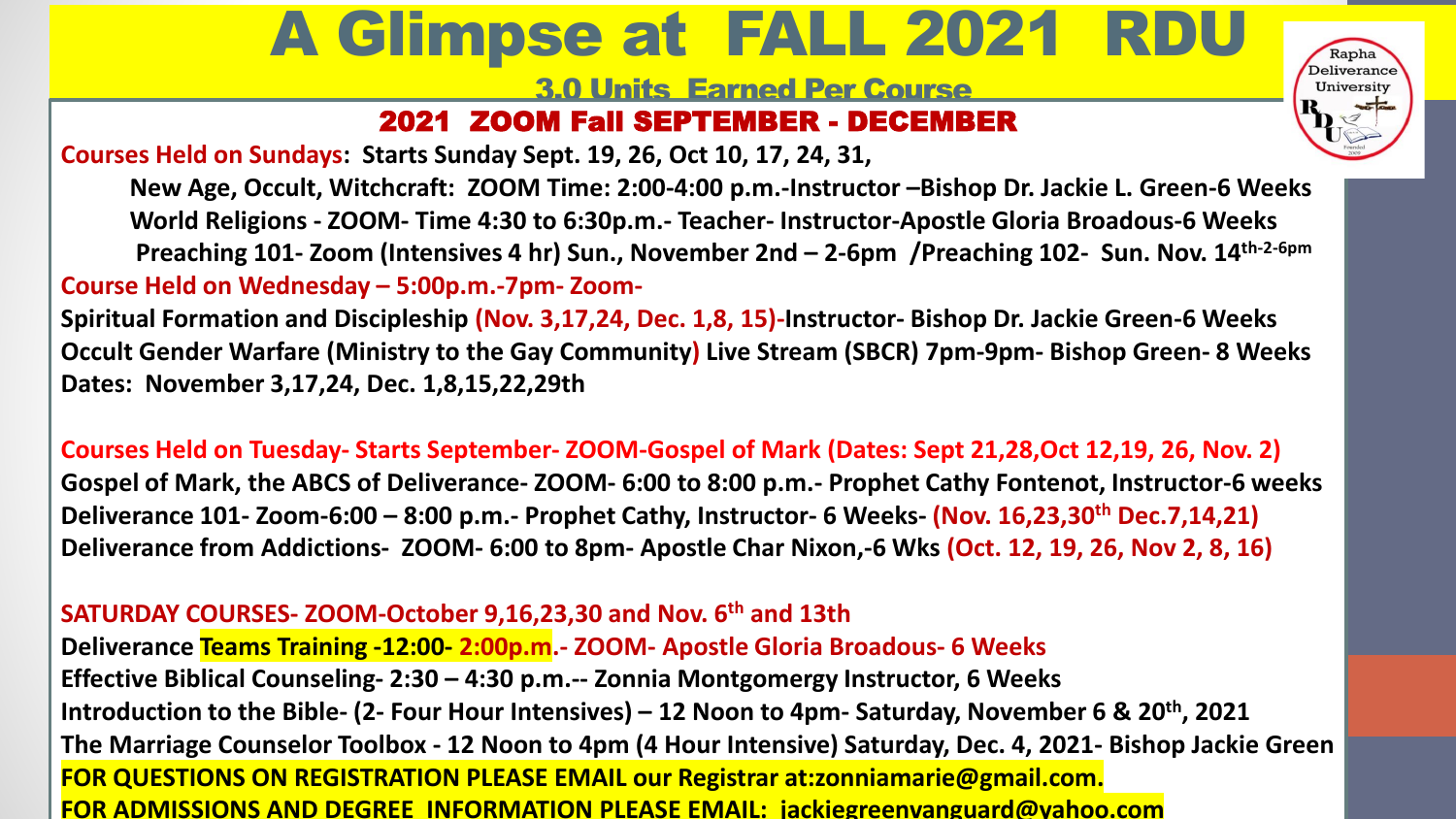## A Glimpse at RDU WINTER 2022

### (February -March ) (3.0 Units Per Course)

Kapha

University

### 2022 ZOOM WINTER Courses

**Courses Held on Sundays: Starts Sunday ( February, 6, 13, 20, 27, March 6, 13) The Book of Acts- ZOOM Time: 2:00-4:00 p.m.-Instructor –Bishop Dr. Jackie L. Green-6 Weeks Deliverance from Rejection - ZOOM- Time 4:30 to 6:30p.m.- Instructor-Apostle Gloria Broadous-6 Weeks** 

**Course Held on Wednesday – 7pm- 9pm- ZOOM and Live Streamed- Feb. 2,9,16,23,March 2,9,16,23,30,April 6) The Gate Church -Instructor- ZOOM and Livestreamed-- Bishop Green/ Zonnia Montgomery- 10 Wks**

**Courses Held on Tuesday- Starts Tuesday- ZOOM (Dates: Feb. 1, 8, 15, 22, March 1, 8)**

Spring Courses – Sundays: April 25, May 2nd, 16, 23, 30, June 6th- 6 Weeks **March 15, 22, 29,April 5, 12, 19th Prophets and Prophecy,- ZOOM- 6:00 to 8:00 p.m.- Prophet Cathy Fontenot, Instructor-6 weeks School of the Prophets (First Samuel) - Zoom-6:00 – 8:00 p.m.- Prophet Crystal Daniels Instructor- 6 Weeks-**

Deliverance for Fallen Leaders & Pastors-Zoom-Apostle Char Nixon, Instructor (March 1,8,15,22 April 5, 12)

**SATURDAY COURSES- ZOOM- (Feb. 5, 12, 19, 26, March 5, 12) Warfare in the Work Place-11:00- 1:00p.m.- - ZOOM- Apostle Joseph E. Green- 6 Weeks Get a PRAYERLIFE - 1:30 – -3:30pm-- Zonnia Montgomergy Instructor, 6 Weeks Who Counsels the Counselor - 3:45- 6:45- Apostle Deborah Vails, Instructor- 6 Weeks**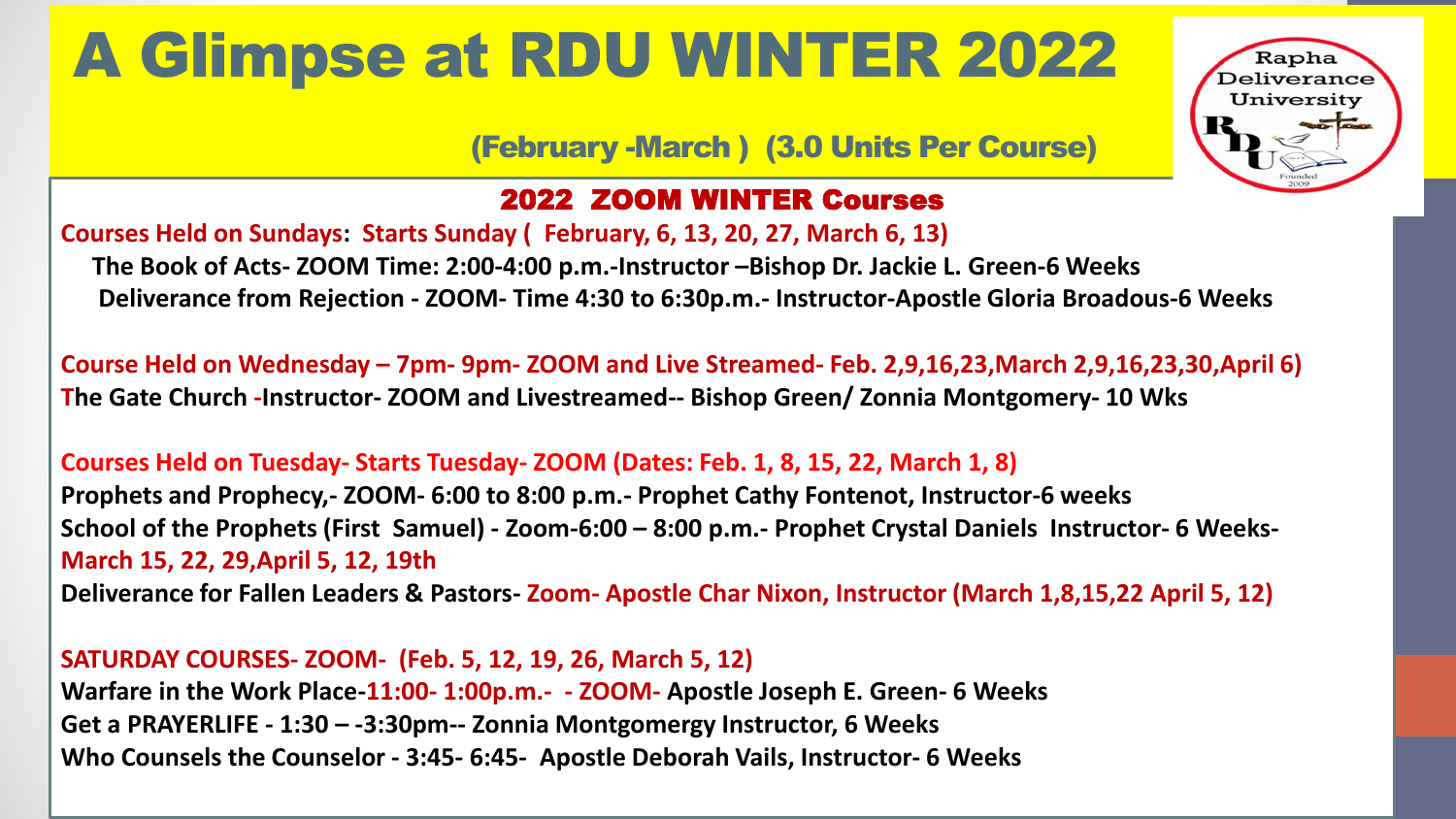Deliverance University

### 2022 ZOOM SPRING AND MID SUMMER

**Courses Held on Sundays: Starts Sunday April 3rd -2pm-6pm (4 Hour Intensive) Passing the Baton/ Mantles to the Next Generation ZOOM --Instructor –Bishop Green/ Alise Clouser Sunday, April 10th - 2pm-6pm**

**Dancers Worship & Warfare - ZOOM- 4 Hour Intensive- April 10th - Apostle Lyz Green Jackson Evangelism 101- TUGS of the Holy Spirit – 4 Hour Intensive- April 24, 2022- Bishop Green Warlock Seduction- 4 Hour Intensive (Alise Clouser /Cathy Fontenot) 2pm-6pm-May 1,2022**

#### **Course Held on Wednesday**

**O.T. Book of Job- (April 20, 27, May 4, 11, 18, 25, June 1, 8, 15, 22) – Bishop Green- Ten Weeks TUESDAY COURSES- May 3, 10, 17, 24, 31, and June7th.**

**The Prophetic House - ZOOM- 6:00 to 8:00 p.m.- Prophet Cathy Fontenot, Instructor-6 weeks Excellence in Church/Ministry Administration and Finance- Apostle Char Nixon -4 Hour Intensive-May 21.**

**SATURDAY COURSES- ZOOM-FOUR HOUR INTENSIVE COURSES**deliverance for the Handicapped Prophet-12:00- 2:00- 2:00- 2:00- 2:00- 2:00- 2:00- 2:00- 2:00- 2:00- 2:00- 2:00- 2:00- 2:00- 2:00- 2:00- 2:00- 2:00- 2:00- 2:00- 2:00- 2:00- 2:00- 2:00- 2:00- 2:00- 2:00- 2:00- 2:00- 2:00- 2

**Sat. May 7, 2021**

Deliverance from Occult Bondage- (4 Hour Intensive) – Apostle Ivory Hopkins- June 4, 2022- 10am-2pm **. Healing Ministry for Chronic Diseases-(4 Hour Intensive) 2:30p.m.- 4:30 Prophet Krystal Holland-Sat. May 14, 2022 Leadership: No Excuses 101- (4 Hour Intensive) – Zonnia Montgomery- 2:30-4:30 p.m.**

**Watchdog Training Advanced Prayer- 4 Hour Intensive- Apostle Andrae Holland- 10:00 a.m.- 2:00p.m.**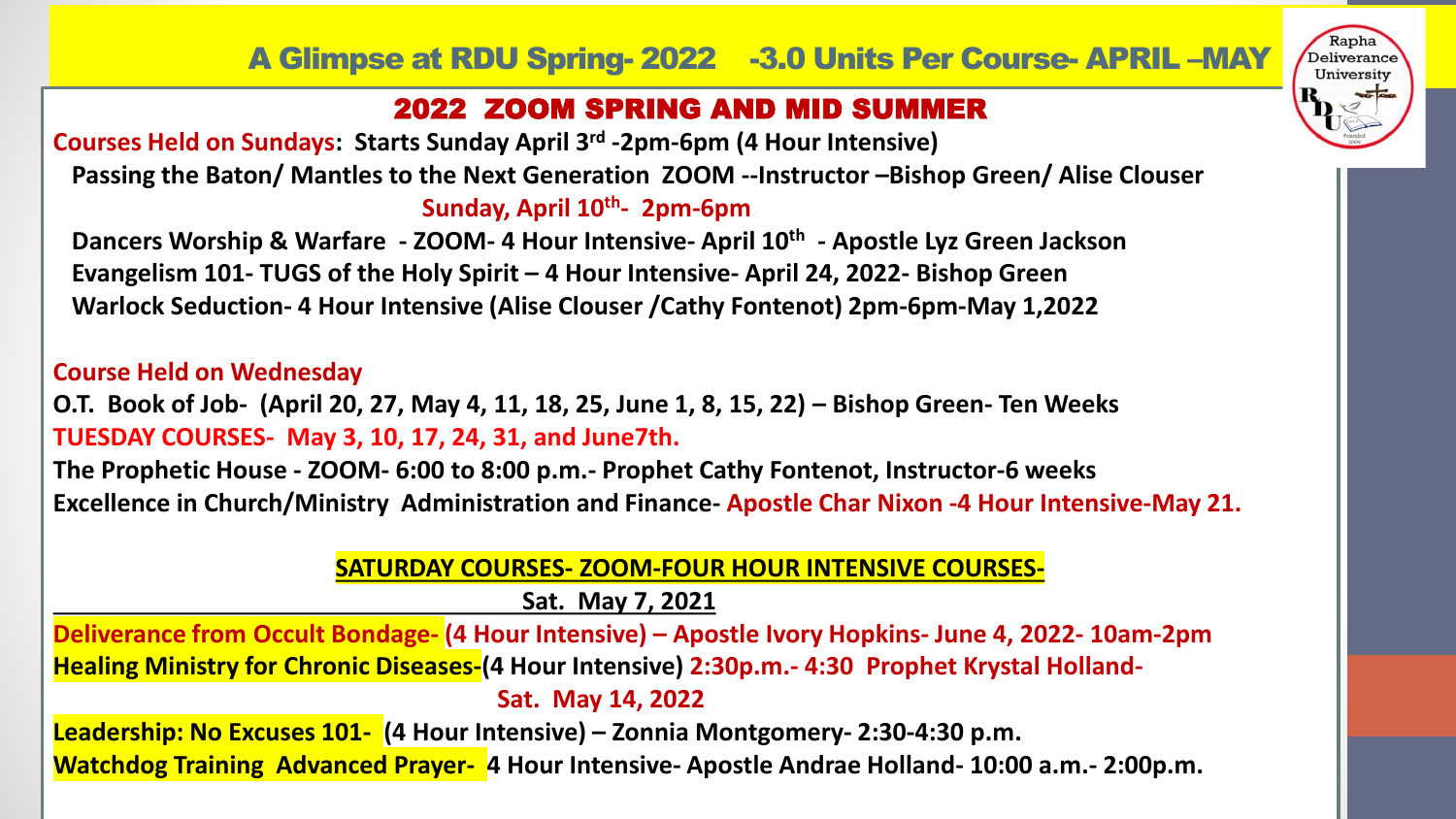## A Glimpse at Summer 2022

3.0 Units Per Course- June and July



### 2022 MID SUMMER Courses

**Courses Held on Sundays: FOUR HOUR INTENSIVE COURSES– 2:00 – 6:00 p.m.**

**The Blueprint for an Apostolic House -Instructor –Bishop Dr. Jackie L. Green- June 5, 2022 Get in Rank (Five Fold Ministry)- Apostle Gloria Broadous – 4 Hour Intensive- Sunday June 12th, 2022 The Crippled Apostleship- Bishop Green And Apostle Char Nixon- 4 Hour Intensive- Sunday June 26, 2022**

**Courses Held on Tuesday- June 21- 5-9pm- ZOOM**

**Prophetic Intercession- 4 Hour Intensive- Prophet Cathy Fontenot, Instructor**

#### $\blacksquare$  SATURDAY COURSES- <code>ZOOM-</code> Six  $\blacksquare$  SATURDAY COURSES-  $\blacksquare$

**.**

**Global Theology – 4 Hour Intensive- Bishop Green – June 4, 2022- 10am-2pm The Life and Ministry of Great Evangelists-4 Hour Intensive– Dr. Margaret Green Instructor, June 11- 10am-2pm Activating the Call to the Streets and Nations – 4 Hour Intensive- Dr. Charlene Allen, Instructor-June 18-10-2pm**

Deliverance for the Handicapped Prophet-12:00- 2:00 pm- Prophet Lyz Green Jackson/Prophet Crystal Daniels –insructors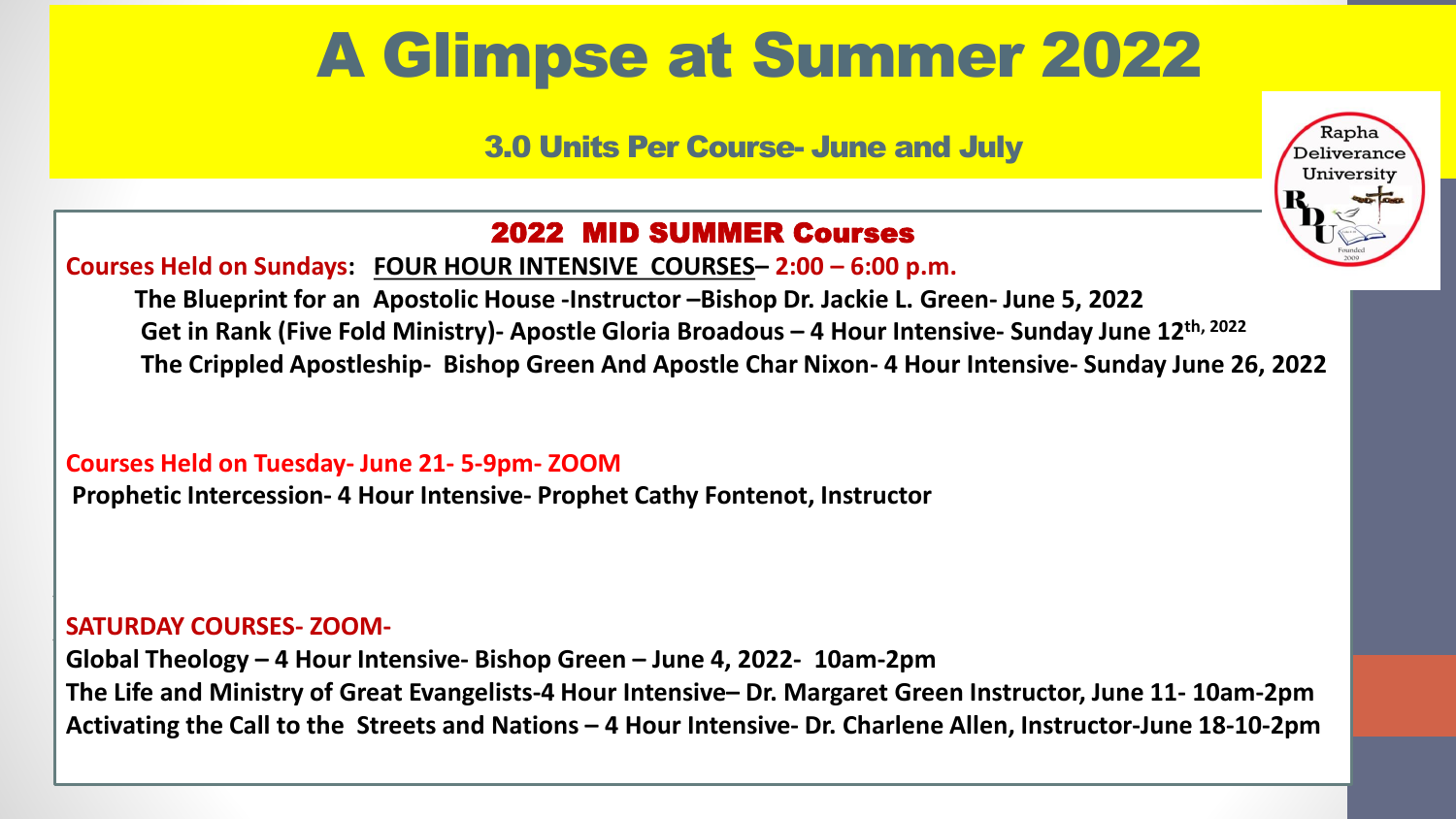### **RDU ARSENAL ARCHIVE OF**

### **PRE-TAPED COURSES RDU INDEPENDENT STUDY OPPORTUNITIES**

### **Courses Offered in (Four Hour Intensives) (75.00 Registration per Course)**

**Courses RE Pre-recorded on ZOOM AND Live Stream. After hearing the four hour lectures or full course, students will have time to turn in assignments and final exams in order to receive full credit of 3.0 Units. Email: RDU Registrar [zonniamarie@gmail.com](mailto:zonniamontgomery@gmail.com) to order the zoom or live streamed course that you need for Graduation requirements or your personal growth.**

### **ZOOMS Available AFTER** OCTOBER 1, 2021

- ❑ **Core Course- Living in the Kingdom 101- 4 Hour Intensive**
- ❑ **Core Course- Living in the Kingdom 102- 4 Hour Intensive**
- ❑ **Core Course: Deliverance from Systemic Racism- 10 Weeks**
- ❑ **Core Course: Prophetic Protocol 101- 4 Hour Intensive**
- ❑ *Counseling: Law and Ethics- 4 Hour Intensive*
- ❑ **Preaching 101- Foundations to Preaching-4 hour Intensive**
- ❑ **Preaching 102- Doctrines of the Bible-4 hour Intensive**
- ❑ **Core Course: Leadership 101- 6 Week Course (Zoom)**
- ❑ **Core Course: Book of Genesis- Zoom- 6 Week Course**
- ❑ **Core Course: Journaling Your Journey- 4 Sessions- ZOOM**
- ❑ **Spiritual Formation for the Elderly- 4 Hour Intensive**
- ❑ **Spiritual Formation for Children and Teens- 4 Hour Intensive**
- ❑ **Core Course- Jesus Christ 101 (Theology) 4 Hour Intensive**
- ❑ **Core Course- Jesus Christ 102 (Theology) 4 Hour Intensive**
- ❑ **House Deliverance- 4 Hour Intensive**
- ❑ **Voodoo and Witchcraft- 4 Hour Intensive**
- ❑ **Vanguard of Visions and Dreams- 4 Hour Intensive**
- ❑ **Spurned Into Apostleship-4 Hour Intensive**
- ❑ **Prophetic: Dreams and Dreamers- 6 Weeks-**
- ❑ **Breaking Free of Satanic Ritual Abuse- 4 Hour Intensive**
- ❑ **Building Strong Apostolic Teams (Available 202**
- ❑ **Church Planters Spiritual Warfare Course- 4 Hour Intensive**